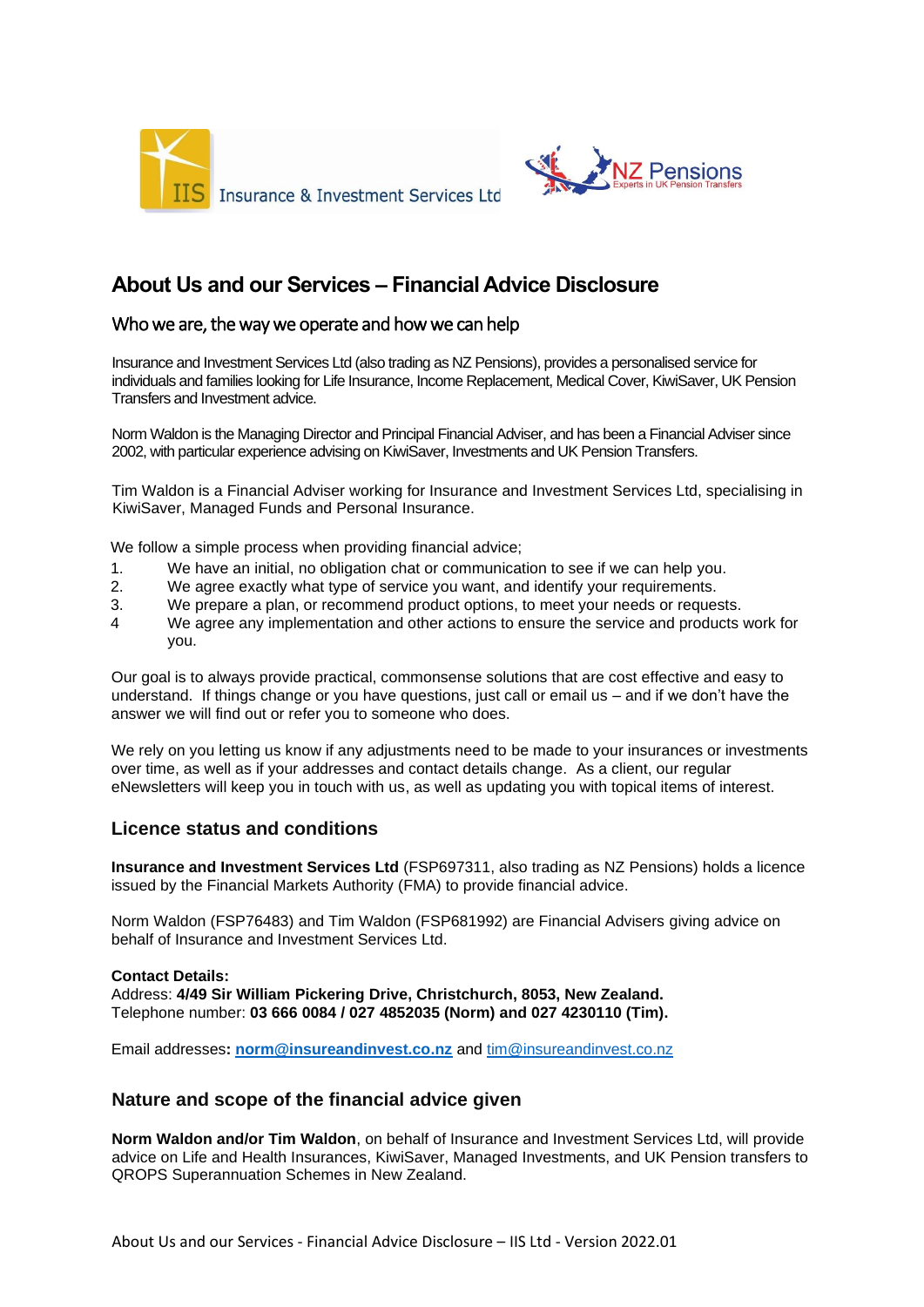Financial advice from certain providers only will be provided:

| <b>Personal Insurance</b>                   | AIA, AMP, Cigna, Fidelity Life and PartnersLife  |
|---------------------------------------------|--------------------------------------------------|
| <b>Health Insurance</b>                     | Accuro, AIA, Nib and PartnersLife                |
| <b>KiwiSaver</b>                            | AMP, ANZ, Booster, Fisher, Generate and Milford  |
| <b>Managed Investments</b>                  | ANZ, Booster, Milford, Select Wealth and Synergy |
| <b>UK Pensions - Superannuation Schemes</b> | Booster, iSelect and AMP                         |

Any financial advice provided will take account only of the information you have given us about your particular needs, financial situation or goals.

## **Our Duties**

**Insurance and Investment Services Ltd**, and anyone who gives financial advice on our behalf of Insurance and Investment Services Ltd, have duties under the Financial Markets Conduct Act 2013 relating to the way that we give advice. We are required to:

- give priority to your interests by taking all reasonable steps to make sure our advice isn't materially influenced by our own interests
- exercise care, diligence, and skill in providing you with advice
- meet standards of competence, knowledge and skill set by the Code of Professional Conduct for Financial Advice Services (these are designed to make sure that we have the expertise needed to provide you with advice)
- meet standards of ethical behaviour, conduct and client care set by the Code of Professional Conduct for Financial Advice Services (these are designed to make sure we treat you as we should, and give you suitable advice).

This is only a summary of the duties that we have. More information is available by contacting us, or by visiting the Financial Markets Authority website at [https://www.fma.govt.nz.](https://www.fma.govt.nz/)

The Code of Conduct standards can be read here: <https://financialadvicecode.files.wordpress.com/2021/03/codeofprofessionalconduct-march2021.pdf>

# **Reliability History**

Neither **Norm Waldon, Tim Waldon** nor Insurance and Investment Services Ltd have been subject to a reliability event. A reliability event is something that might materially influence you in deciding whether to seek advice from Norm, Tim or from Insurance and Investment Services Ltd. As an example, it would include legal proceedings against us, or if any Adviser had been discharged from bankruptcy in the last four years.

## **Fees, expenses or other amounts payable for our financial advice**

We charge fees and commissions for financial advice given to you. Any fee or commission charged will depend on the nature and scope of the advice or service we provide. We will discuss and agree the actual fees with you before we proceed and explain how they are payable.

All fees and commissions are paid by the relevant product provider to the Financial Advice Provider (FAP), Insurance and Investment Services Ltd, rather than to any Financial Adviser giving advice on behalf of the FAP. Insurance and Investment Services remunerates Advisers for giving financial advice by way of Salary, Shareholder Salary and/or drawings, which are paid by Insurance and Investment Services Ltd to Advisers, irrespective of any advice given to any specific client.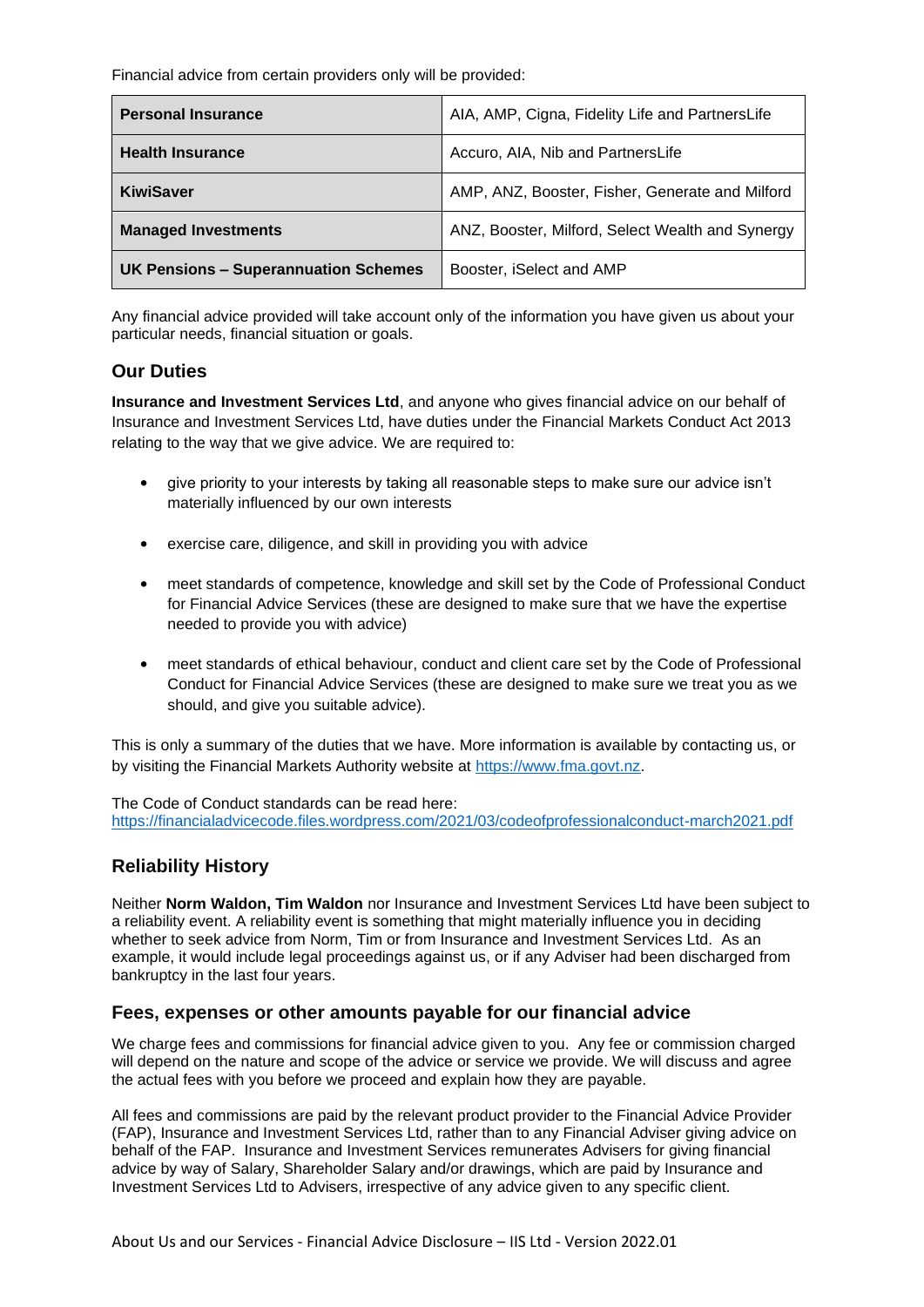For services in relation to insurance or investment products, commissions or fees are usually paid directly to Insurance and Investment Services Ltd by the relevant product provider or insurer, rather than you paying fees to us yourself. However, there may be occasions where we agree a set fee with you for specific advice and service, which we will invoice you for as per our agreement.

With Managed Investments and UK Pension transfers, any advice fees, contribution fees, investment implementation fees and / or ongoing service fees are deducted from your investment as applicable, and paid to us by the fund manager. These can be additional to fees charged by the fund manager.

For investment advice, including UK Pension Transfers, our initial advice / investment implementation fee may be up to 5% of the funds you invest or transfer from the UK, depending upon the value of your investment or other factors such as whether you are an existing client and already hold other investments with us.

Adviser service / trail fees of up to 1% of your invested funds may also be charged, again depending upon the value of your investment and other factors. For UK Pension clients we have a capped annual fee of \$995 per annum on funds invested in NZ QROPS schemes.

With KiwiSaver investments, the fund manager pays adviser fees to us from the fund management fees they receive. These can be up to 0.5% p.a. of the funds you have invested.

If the Financial Adviser recommends any insurance policies for you, you will be informed of the costs of the policies. However, if you cancel a life or health insurance policy within two years of inception, we may need to charge you a fee directly for the financial advice originally provided, as the insurer will usually claw back (either partially or fully) the commission that they initially paid when the policy was put in place. The maximum fee charged is \$2000 (GST excl.), or a portion thereof depending upon the length of time the policy was in force over two years.

Whether a fee will be charged to reimburse us for our advice instead of commission, and the manner in which it will be charged, will be advised when the advice is provided to you.

## **Conflicts of interest and commissions or other incentives**

We are here for our clients and to advise you as best we can. Your interests are our priority, although we do have business relationships with product providers also. From time to time some product providers assist us by providing webinars, conferences and professional development training.

For Personal Insurance and Health Insurance, Insurance and Investment Services Ltd may receive commissions from the insurance companies on whose policies we give advice. These commissions can range between 30% and 200% of the first year's premiums of your policy, and can sometimes include a FAP override of up to 30%. The amount depends on which insurance company and which insurance policy are chosen.

Renewal commission of between 10% and 30% of the premium for each year the policy remains in force may also be received, depending upon your insurance policy and which insurance company it is with.

When giving financial advice, Advisers ensure that they prioritise your interests above our own. We follow an advice process that ensures any recommendations are made on the basis of your individual goals and circumstances, and we complete annual training about how to manage conflicts of interest. Insurance and Investment Services Ltd undertakes a compliance audit, and a review of the compliance programme annually by a reputable compliance consultancy firm.

## **Privacy**

We need to collect your personal information for the purpose of:

- Evaluating and determining your request for advice;
- Maintaining relevant records and advice reports.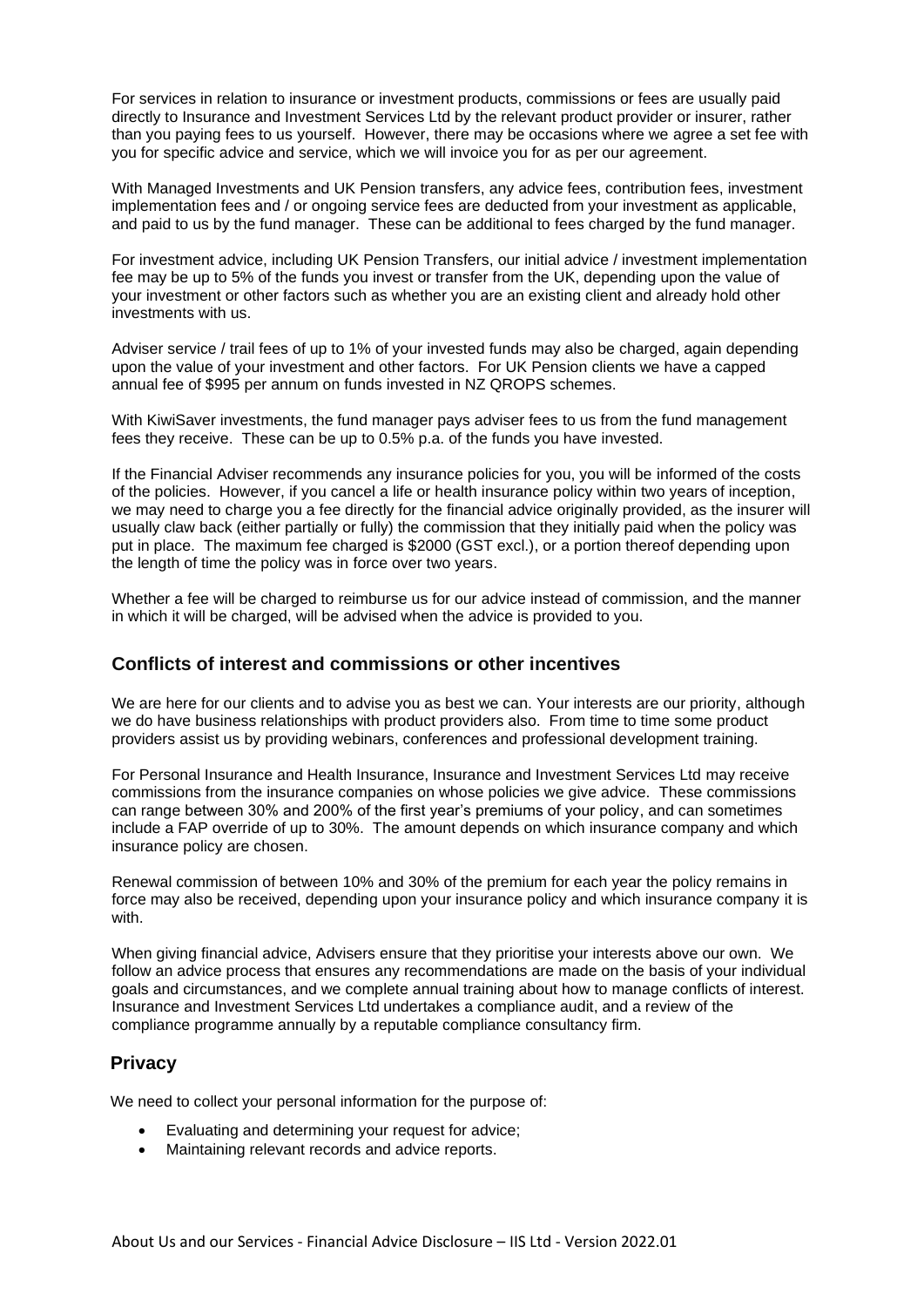In providing our adviser services to you, you consent and give authority to us to obtain your personal information from or disclose your information to, the following parties:

- the Regulator and external compliance personnel or any service provider when implementing any of my recommendations or variations thereof, and/or supplying products to you;
- compliance advisers/personnel, product providers whom we have an agreement with, insurance companies, any claims investigators and claims assessors, ACC, financial institutions and any other persons or agencies deemed relevant;
- other professionals such as solicitors, accountants, finance brokers, financial planners when such services are required to complement this advice, and/or as requested by you;
- any other individual or organisation where disclosure is required by law.

In providing our adviser services to you, you also consent to your information being used by Norm Waldon, Tim Waldon, members of the staff of NZ Pensions and Insurance and Investment Services Ltd, and administrators on our behalf, product providers whom we have an agreement with, reinsurers and other companies for the purposes for which your information was collected.

The information is held by Insurance and Investment Services Ltd at the offices listed in this document and on our systems, some of which are cloud based.

Under the Privacy Act 2020 you have the right to access and correct your information that we hold about you. We will rely on you to keep us informed of any changes to all of your contact details and any other personal information. If you wish to obtain access to, or correct your information about you please contact us.

You agree to provide all additional information as requested by us and comply with all reasonable requests from us to facilitate our compliance with AML/CFT Laws.

#### **Limitation of Liability**

We will use best endeavours and act in good faith. You acknowledge that investments, and investment markets, are volatile and subject to fluctuations which cannot be foreseen, so no particular results can be guaranteed. We are not liable to you for any loss, liability, actions, claims, damages, costs, or expenses arising out of our advice, act or omission by you or us.

#### **Internal complaints process**

If you have a problem, concern or complaint about any part of our advice or service, please tell us so that we can try to fix the problem. We have an internal complaints process and undertake to investigate your concerns promptly and fairly.

Our complaints manager is **Norm Waldon**, who can be reached via email at: norm@insureandinvest.co.nz or by telephone on 0274 852035.

Norm will endeavour to reply to you within 48 hours.

You can also write to us at P.O. Box 79205, Avonhead, Christchurch 8446, New Zealand.

If we receive a complaint, we will consider it by following our internal complaints process:

• We will consider your complaint and let you know how we intend to resolve it. We may need to contact you to get further information about your complaint.

• We aim to resolve complaints within 10 working days of receiving them. If we can't, we will contact you within that time to let you know we need more time to consider your complaint.

• We will contact you by phone or email to let you know whether we can resolve your complaint and how we propose to do so.

About Us and our Services - Financial Advice Disclosure – IIS Ltd - Version 2022.01